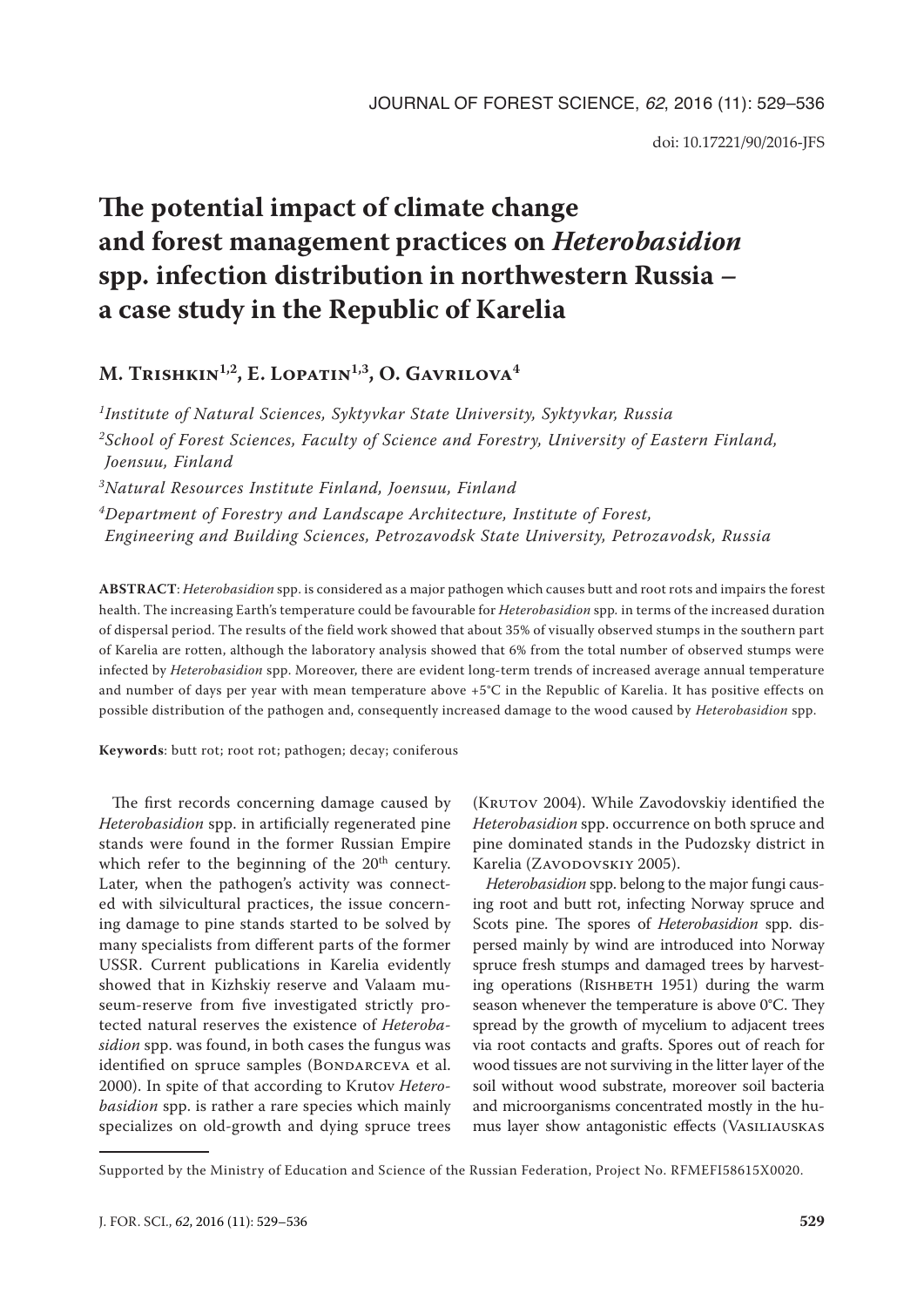1981). While infected after harvesting operations the stumps can provide psychological activity for the fungus up to 30 years (GREIG, PRATT 1976).

The incidence of decayed trees enormously varies between the stands due to differences in penetration ability, which is mainly determined by history and age of the stand, forest management and type of the soil (STENLID 1987). The root infection incidence is highly correlated with previous land use, e.g. stands on former agricultural lands incline to more frequent infections than stands with previous forest history (Rish-BETH 1950). Rich soils show slightly more frequent infections than poor soils. According to Vasiliauskas the soil moisture affects the incidence of infection in spruce stands, thus fresh soils (sandy, sandy-loam) contain more infection than the damp ones (Vasiliauskas 1989); at the same time a positive correlation was reported between the age of trees and the amount of infection, as a result in spruce stands the proportion of rotten wood was increasing (Vasi-LIAUSKAS 1981), which could indicate the infection accumulation. The incidence of rot infection is positively correlated with increasing stump diameter, while the rot frequency decreased with an increased proportion of deciduous trees in the stand (ENERSTVEDT 1979; Vasiliauskas 1989). Wounded roots, stems, damage to tree crowns with simultaneous general impairment of the stand lead to the epiphytical character of infection. It spreads enormously fast to adjacent trees through the nidus of root systems (Alekseev 1969).

According to the World Meteorological Organization the temperature on the Earth's surface has increased since measurements were first recorded in 1861 (World Meteorological Organization 2015). Thus, during the 20<sup>th</sup> century the increase was more than 0.6°C. According to Filatov the mean temperature has been increasing between 0.1 to 1.3°C during the period of 50 years (FILATOV 2004), from 1950 to 2000 (Table 1), thus a general trend of the increasing mean temperature was noted from the collected data of 6 meteorological stations in different parts of Karelia and is presented in Fig. 1 (Trishkin et al. 2008).

The objective of the study was to assess the potential impacts of climate change on the *Heterobasidion*  spp. distribution in the Republic of Karelia. While the specific aims were: (*i*) to determine the occurrence of the pathogen, (*ii*) to evaluate the input of climate change on its development, (*iii*) to assess the input of forest management to the *Heterobasidion* spp. distribution in the Republic of Karelia.

### **MATERIAL AND METHODS**

The study areas are located in the northwestern European part of Russia, in Russian Karelia. The field study has been carried out in six territorialadministrative districts (Prionezhsky, Pryazhinsky, Kondopozhsky, Olonetsky, Suoyarvsky, Pitkyarantsky), which are located in the southern part of Russian Karelia and correspond to the middle taiga zone (Table 2). The tree species composition in Karelia is dominated by conifers. About half of the territory in the Republic of Karelia is occupied by forests, more than 50% are dominated by pine, one-third are spruce forests and about 10% are deciduous forests (KHLUSTOV et al. 2007).

During the field work 22 forest stands have been checked in total. The size of the cutting area varied from 1.0 to 23.7 ha. The average age of spruce trees varied from 70 to 150 years. Stand density varied between 540 and 1,280 stumps per hectare and most cutting areas were previously stands dominated by spruce, however no pure stands were among the chosen ones.

According to the methodology the field work includes visual observation of the stump cross-cut surfaces, establishment of sample plots and cutting discs from the stumps. The main objectives of the field work were fresh Norway spruce (*Picea abies* (Linnaeus) H. Karsten) stumps on fresh logging sites, which were harvested during the winter or spring time of 2007. The number of visually observed stumps was adjusted to represent 10% of the area, thus stumps were verified into 2 categories:

Table 1. Changes of average air temperature for the period 1951–2000 according to data provided by meteorological stations (FILATOV 2004)

| Meteorological          | Changes of average monthly air temperature $(C)$ |      |                                                |               |     |                   |                 |                                                |               | Average fluctuation |                         |  |                               |
|-------------------------|--------------------------------------------------|------|------------------------------------------------|---------------|-----|-------------------|-----------------|------------------------------------------------|---------------|---------------------|-------------------------|--|-------------------------------|
| station                 | Jan                                              |      | Feb Mar Apr May June July Aug Sept Oct Nov Dec |               |     |                   |                 |                                                |               |                     |                         |  | during 50 years $(^{\circ}C)$ |
| Louchi (northern)       | 0.7                                              | 3.3  | 4.6                                            | $0.8^{\circ}$ | 2.3 |                   |                 | $0.0 - 0.5 - 1.8$                              |               |                     | $0.1 - 0.6 - 0.7 - 0.4$ |  | 0.4                           |
| Kesten'ga (northern)    | $-0.3$                                           | 1.5  | 3.1                                            | 0.7           | 0.7 |                   | $0.7 -0.2 -1.0$ |                                                | 0.3           |                     | $0.7 -1.1 -0.4$         |  | 0.1                           |
| Padani (middle)         | $0.4^{\circ}$                                    | -3.5 | 4.5                                            | $0.4^{\circ}$ |     | $1.3 - 0.3 - 0.3$ |                 | $0.2^{\circ}$                                  | 0.5           |                     | $0.4 - 0.8 - 0.5$       |  | 0.9                           |
| Medvezhyegorsk (middle) | 0.4                                              | 3.0  | 5.1                                            | $0.8\,$       |     |                   |                 | 1.7 0.8 $-0.1$ $-0.6$ $-0.1$ 0.1 $-0.7$ $-1.5$ |               |                     |                         |  | 0.6                           |
| Petrozavodsk (southern) | 2.0                                              | 2.3  | 3.6                                            | 1.9           | 0.6 | 0.8               | - 1.1           | 0.0                                            | $0.6^{\circ}$ | -1.1                | $-0.6$ 0.2              |  | 1.1                           |
| Olonets (southern)      | $2.5^{\circ}$                                    | 2.5  | 47                                             | 2.9           | 0.9 | 1.4               | -1.1            | $-0.6$                                         | 0.1           | $0.6^{\circ}$       | $-0.4 -0.4$             |  | 1.3                           |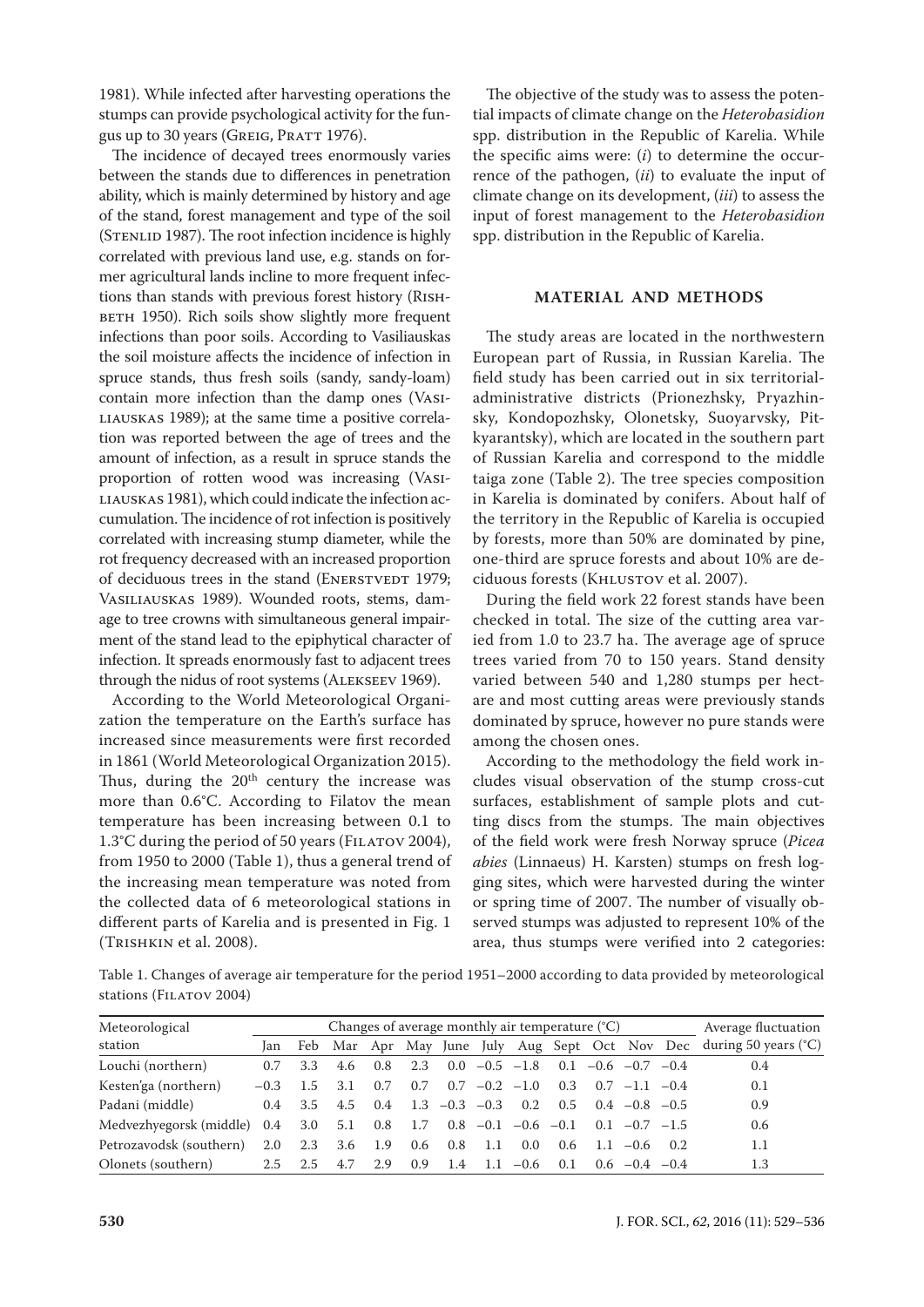

Fig 1. Temperature changes from 1951 to 2000 meteorological stations: northern – Louchi, Kesten'ga, middle – Padani, Medvezhyegorsk, southern – Petrozavodsk, Olonets

healthy and decayed. The systematic sampling within the cutting site was done by making the sample plots of  $10 \times 10$  m. Five plots were assigned per cutting site irrespective of its size. Within the sample plots tree species compositions were identified with measuring the diameters at the stump height. For the sampling and laboratory analysis phase 10 sample discs were taken from each cutting site. Discs from the spruce stumps were cut with a chainsaw making 1–2 cm thick discs, then they were immediately transferred into plastic bags to isolate them from outside infection. Incubation lasted for 7–10 days at room temperature and then the discs were ana-

Table 2. Location of the stands in Karelia

| Forest stand   | <b>District</b> | Location              |
|----------------|-----------------|-----------------------|
| 1              |                 | 61°42'47"N 34°14'35"E |
| $\overline{2}$ |                 | 61°42'24"N 34°14'32"E |
| 3              |                 | 61°42'44"N 34°12'45"E |
| 4              | Prionezhsky     | 61°42'46"N 34°12'25"E |
| 5              |                 | 61°29'29"N 35°00'52"E |
| 6              |                 | 61°47'50"N 34°03'40"E |
| 7              |                 | 61°47'31"N 34°04'05"E |
| 8              |                 | 61°44'44"N 33°49'06"E |
| 9              |                 | 61°44'41"N 33°50'15"E |
| 10             |                 | 61°24'59"N 33°18'39"E |
| 11             | Pryazhinsky     | 61°38'04"N 32°38'34"E |
| 12             |                 | 61°38'04"N 32°39'38"E |
| 13             |                 | 61°38'32"N 32°38'01"E |
| 14             |                 | 62°06'28"N 34°30'09"E |
| 15             | Kondopozhsky    | 62°06'36"N 34°31'45"E |
| 16             |                 | 62°06'45"N 34°31'39"E |
| 17             |                 | 61°15'08"N 32°19'45"E |
| 18             | Olonetsky       | 61°15'20"N 32°18'41"E |
| 19             |                 | 62°00'51"N 32°27'40"E |
| 20             | Suoyarvsky      | 62°00'52"N 32°28'02"E |
| 21             |                 | 61°42'16"N 31°34'56"E |
| 22             | Pitkyarantsky   | 61°42'16"N 31°35'03"E |

lysed. Main assessment for identifying *Heterobasidion* spp. was their presence at the conidial stage.

In order to argue the impact of climate change the climatic data were obtained from 4 meteorological stations in Karelia based upon two characteristics: mean annual temperature and number of days with the mean temperature above +5°C (Razuvaev et al. 1995). Defined periods corresponded to two sets of 30-year intervals, from 1949 to 1978 and from 1979 to 2008. Moreover, based on the processed data from the stations the long-term 30-year modelling has been made.

## **RESULTS AND DISCUSSION**

During the field work a total of 1,430 stumps were examined on 22 cutting sites, while the number of stumps per cutting site varied from 20 to 114. About 64% of visually observed stumps were identified as rotten and 36% as healthy (Table 3). The

Table 3. Results of the visually observed stumps

| Forest<br>stand                           | Number<br>of stumps | Percentage of<br>healthy/decayed<br>stumps | Characteristic<br>of felling     |  |  |
|-------------------------------------------|---------------------|--------------------------------------------|----------------------------------|--|--|
| $\mathbf{1}$                              | 63                  | 57/43                                      |                                  |  |  |
| $\overline{2}$                            | 60                  | 57/43                                      | sanitary                         |  |  |
| 3                                         | 83                  | 72/28                                      | clear cutting                    |  |  |
| 4                                         | 89                  | 71/29                                      |                                  |  |  |
| 5                                         | 111                 | 45/55                                      | clear cutting<br>after windthrow |  |  |
| 6                                         | 33                  | 61/39                                      |                                  |  |  |
| 7                                         | 20                  | 75/25                                      |                                  |  |  |
| 8                                         | 36                  | 64/26                                      |                                  |  |  |
| 9                                         | 65                  | 82/18                                      |                                  |  |  |
| 10                                        | 95                  | 87/13                                      | clear cutting                    |  |  |
| 11                                        | 114                 | 68/32                                      |                                  |  |  |
| 12                                        | 81                  | 59/41                                      |                                  |  |  |
| 13                                        | 108                 | 56/44                                      |                                  |  |  |
| 14                                        | 82                  | 67/33                                      | sanitary<br>clear cutting        |  |  |
| 15                                        | 49                  | 59/41                                      |                                  |  |  |
| 16                                        | 38                  | 66/34                                      | selective cutting                |  |  |
| 17                                        | 72                  | 74/26                                      |                                  |  |  |
| 18                                        | 61                  | 69/31                                      |                                  |  |  |
| 19                                        | 61                  | 46/54                                      | clear cutting                    |  |  |
| 20                                        | 43                  | 56/44                                      |                                  |  |  |
| 21                                        | 20                  | 45/55                                      | sanitary clear cutting           |  |  |
| 22                                        | 46                  | 46/54                                      | after fire in 2003               |  |  |
| Healthy/<br>decayed<br>stumps<br>in total | 909/521             | 63.6/36.4                                  |                                  |  |  |
| Total                                     | 1430                | 100                                        |                                  |  |  |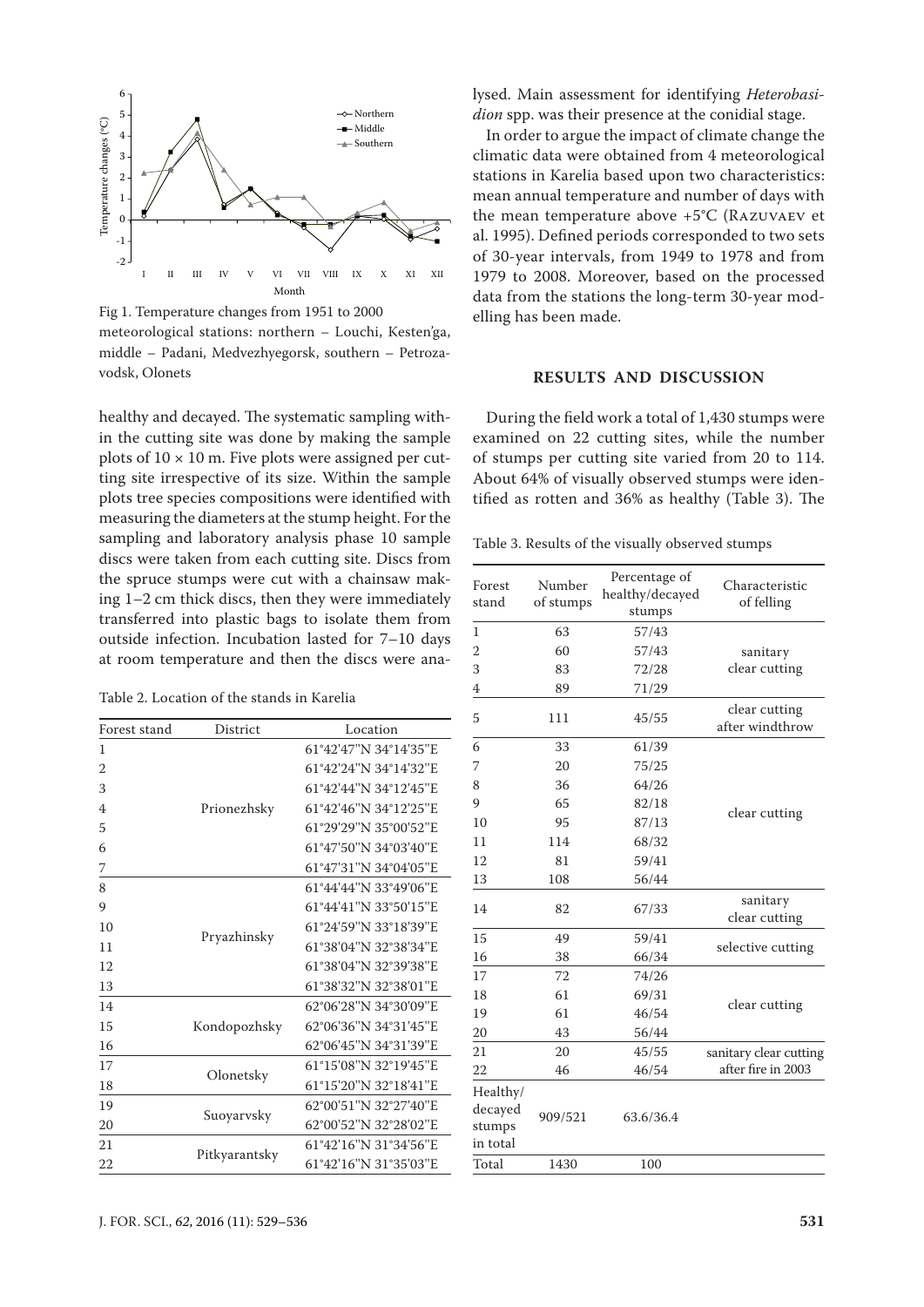| Forest stand                                                      | Mean<br>stump    |                | Occurrence of mycelium<br>on the stump surface<br>(number of stumps) | Visual distribution<br>of decayed samples<br>(number of stumps) |                  |                  |                  |                   |
|-------------------------------------------------------------------|------------------|----------------|----------------------------------------------------------------------|-----------------------------------------------------------------|------------------|------------------|------------------|-------------------|
|                                                                   | diameter<br>(cm) | without        | mycelium of<br>mycelium Heterobasidion spp. other agents             | mycelium of                                                     | no<br>decay      | spotted<br>decay | decay<br>$<50\%$ | decay<br>$> 50\%$ |
| $\mathbf{1}$                                                      | 23               | 3              | $\Omega$                                                             | 7                                                               | $\mathbf{0}$     | $\overline{7}$   | $\overline{2}$   | $\mathbf{1}$      |
| 2                                                                 | 23               | 3              | $\boldsymbol{0}$                                                     | 7                                                               | 4                | 3                | $\mathbf{1}$     | 2                 |
| 3                                                                 | 21               | $\mathbf{1}$   | $\mathbf{0}$                                                         | 9                                                               | $\mathbf{0}$     | $\mathbf{0}$     | 5                | 5                 |
| 4                                                                 | 20               | $\overline{2}$ | 1                                                                    | 7                                                               | $\boldsymbol{0}$ | 3                | 5                | $\overline{2}$    |
| 5                                                                 | 26               | $\overline{2}$ | $\mathbf{0}$                                                         | 8                                                               | $\mathbf{0}$     | 2                | 3                | 5                 |
| 6                                                                 | 22               | 3              | $\mathbf{0}$                                                         | 7                                                               | $\mathbf{0}$     | $\mathbf{1}$     | 3                | 6                 |
| 7                                                                 | 23               | 1              | $\boldsymbol{0}$                                                     | 9                                                               | $\boldsymbol{0}$ | $\overline{4}$   | $\overline{2}$   | 4                 |
| 8                                                                 | 29               | $\overline{2}$ | 3                                                                    | 5                                                               | $\mathbf{1}$     | $\overline{4}$   | 3                | $\overline{2}$    |
| 9                                                                 | 23               | $\overline{2}$ | 1                                                                    | 7                                                               | $\boldsymbol{0}$ | 5                | $\overline{4}$   | 1                 |
| 10                                                                | 22               | $\overline{2}$ | 1                                                                    | 7                                                               | $\mathbf{0}$     | 3                | $\overline{4}$   | 3                 |
| 11                                                                | 19               | 3              | $\boldsymbol{0}$                                                     | 7                                                               | $\mathbf{0}$     | 7                | 3                | $\overline{0}$    |
| 12                                                                | 20               | $\overline{2}$ | 0                                                                    | 8                                                               | $\mathbf{0}$     | 4                | 3                | 3                 |
| 13                                                                | 20               | 3              | 1                                                                    | 6                                                               | 1                | 7                | $\overline{2}$   | $\overline{0}$    |
| 14                                                                | 23               | $\overline{2}$ | $\overline{2}$                                                       | 6                                                               | $\boldsymbol{0}$ | 5                | $\overline{4}$   | $\mathbf{1}$      |
| 15                                                                | 42               | $\mathbf{0}$   | $\mathbf{1}$                                                         | 9                                                               | $\mathbf{0}$     | 6                | $\overline{4}$   | $\overline{0}$    |
| 16                                                                | 38               | $\overline{2}$ | 2                                                                    | 6                                                               | $\boldsymbol{0}$ | 3                | 5                | $\overline{2}$    |
| 17                                                                | 25               | $\overline{2}$ | $\mathbf{0}$                                                         | 8                                                               | $\Omega$         | $\overline{4}$   | 5                | 1                 |
| 18                                                                | 25               | 3              | 1                                                                    | 6                                                               | $\boldsymbol{0}$ | $\overline{4}$   | 3                | 3                 |
| 19                                                                | 26               | $\mathbf 1$    | $\boldsymbol{0}$                                                     | 9                                                               | $\mathbf{0}$     | $\overline{4}$   | 2                | 4                 |
| 20                                                                | 20               | 3              | 1                                                                    | 6                                                               | 1                | $\overline{4}$   | 3                | $\overline{2}$    |
| 21                                                                | 33               | 5              | $\mathbf{0}$                                                         | 5                                                               | $\mathbf{0}$     | 3                | $\mathbf{1}$     | 6                 |
| 22                                                                | 31               | $\overline{2}$ | $\Omega$                                                             | 8                                                               | $\overline{0}$   | 3                | $\mathbf{1}$     | 6                 |
| Total number<br>of stumps/total number<br>of obtained samples     |                  | 49/220         | 14/220                                                               | 157/220                                                         | 7/220            | 86/220           | 68/220           | 59/220            |
| Total number<br>of stumps/total number<br>of obtained samples (%) |                  | 22             | 6                                                                    | 72                                                              | 3                | 39               | 31               | 27                |

| Table 4. The incidence of <i>Heterobasidion</i> spp. infection on the obtained samples |  |
|----------------------------------------------------------------------------------------|--|
|----------------------------------------------------------------------------------------|--|

proportion of rotten stumps varied from 13 to 55%. The number of rotten stumps is evidently high, and the respective consequences are wood losses.

The laboratory analysis indicated that 97% of examined samples were rotten to a different extent. The amount of infected samples varied from 0 to 30% (Table 4). The proportion of samples infected by other agents was up to 90%; this number includes also mould fungi if their mycelium was found on the surface of the stumps. The results of an interview among forestry specialists revealed that most of the respondents were aware of the problem with *Heterobasidion* spp. while they estimated their knowledge of forest health issues as "high enough" and evaluated the real losses in forestry from 3 to 5% of the total harvesting volume.

According to Filatov the mean temperature in Karelia has evidently risen from 0.1 to 1.3°C during last 50 years (FILATOV 2004). Based on the obtained temperature statistics milder winters could be expected in the future, warmer springs and autumns, but slightly cooler summers.

Moreover, based on the data obtained from Razuvaev the long-term scenarios of main factors limiting the distribution of *Heterobasidion* spp. have been developed regarding mean annual temperature changes (Fig. 2) and number of days with mean temperature above +5°C (Fig. 3). Both figures have evidently shown an increased number of days per year with mean temperature above +5°C and mean annual temperature changes, which have a positive influence on the distribution of *Heterobasidion* spp. infection and expansion of dispersal period and consequently increased wood damage due to the pathogen.

It can be seen from Table 1 that average temperature increased from 0.1 to 1.3°С. Fig. 3 shows demonstrably the changes in mean temperature, which have occurred during 50 years.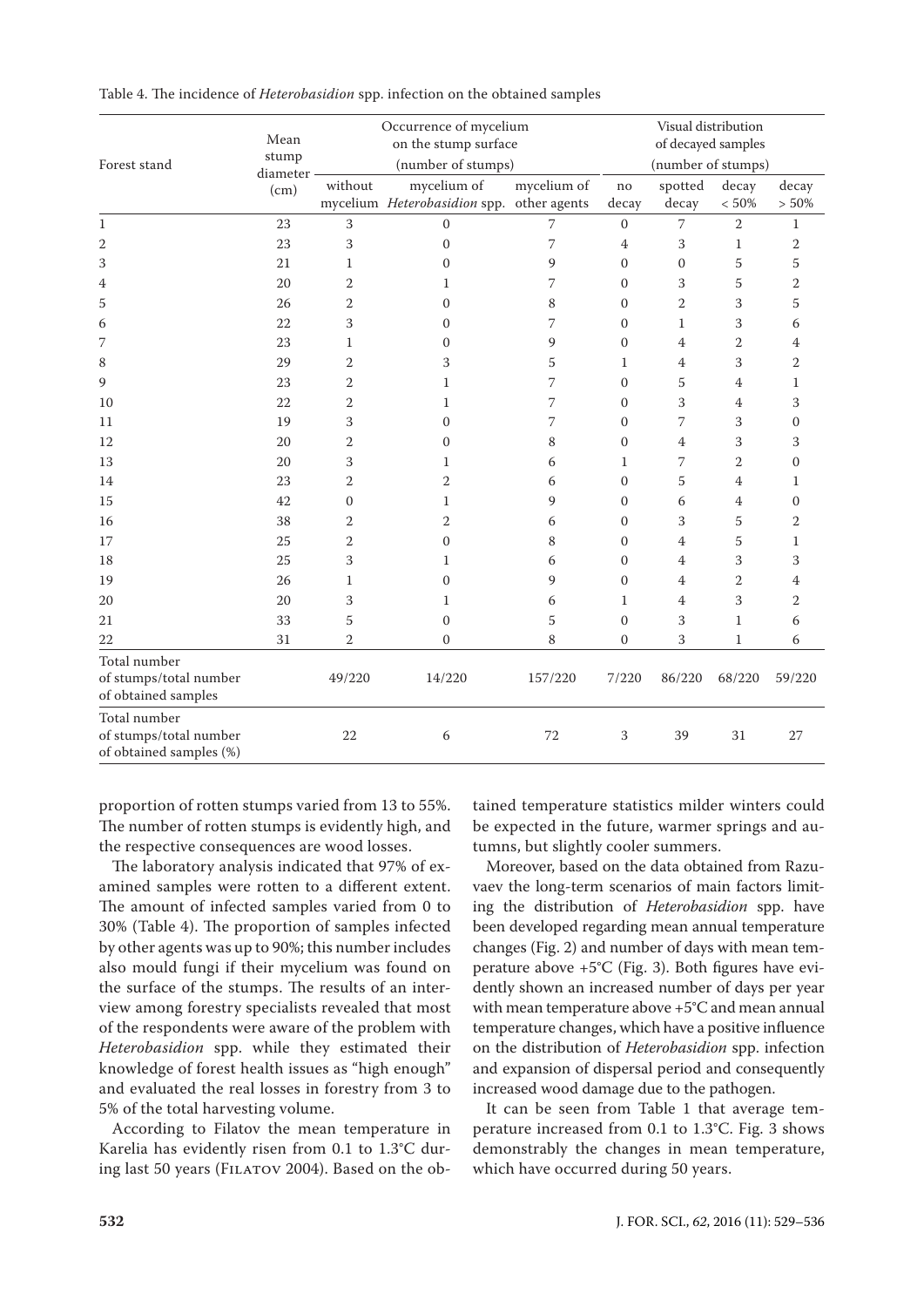

Fig. 2. The trend of changes in mean annual temperature for a 30-year period up o 2038 (meteorological stations in settlements: Reboly, Kem, Sortavala, Petrozavodsk)

Forest management has a huge impact on the current age structure of forests in Karelia which looks quite unevenly distributed, especially middle-aged and mature and overmature classes. About 31% of mature and overmature stands pose a potential threat to the forestry due to the fact that infection caused by *Heterobasidion* spp. could be accumulated in the stand. Thus, interviewing the enterprises showed that harvesting operations are applied quite evenly during the whole year, 54% during the winter and 46% during the summer time, which might imply a high risk of infected stumps during the warm period (Table 5).

The revealed predominance of coniferous tree species in the Republic of Karelia, totally 88% are forests dominated by pine and spruce (KHLUStov et al. 2007). There is a high potential infection threat of *Heterobasidion* spp. because it is restricted to coniferous species in the Northern Hemisphere. The current tree species age structure in Karelia reflects quite well the history of forest management in the territory. Karelian forests in their structure have uneven distribution of especially middle-aged and mature and overmature classes. Thus, about 31% of mature and overmature stands would mean that potentially Karelian forests could accumulate infection caused by *Heterobasidion* spp., as it was reported by Vasiliauskas (1981) for stands dominated by spruce. However, no attempts were made to correlate the amount of infection with the stand age in this research.

It should be admitted that on the Russian side, particularly in Karelia, domestic researches concerning *Heterobasidion* spp. are still missing. In addition, there is no official statistics in Karelia concerning *Heterobasidion* spp. occurrence, however Karelian scientists have suggested its potential existence and its scattered distribution has been identified in some parts of southern Karelia: in Kizhskij reserve and Valaam museum-reserve (BONDARCEva et al. 2000) on spruce trees; in the Pudozsky district (ZAVODOVSKIY 2005) on both spruce and pine dominated stands. Russian Karelia has a neighbouring location with Finland and also quite simi-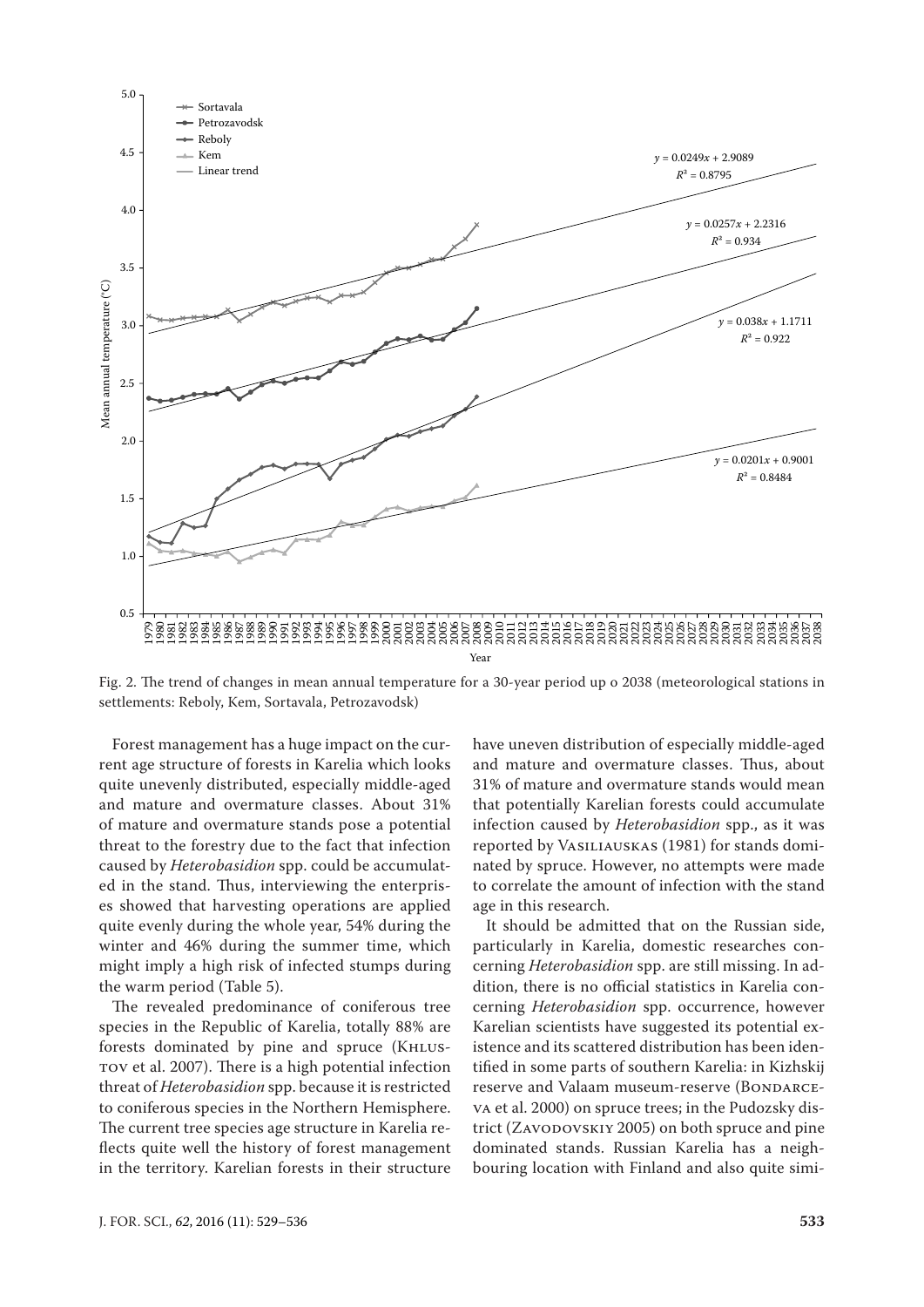

Fig. 3. The trend of the number of days with temperature above +5°C for a 30-year period up to 2038 (meteorological stations in settlements: Reboly, Kem, Sortavala, Petrozavodsk)

lar climatic conditions with central and northern parts of Sweden, hence the knowledge concerning *Heterobasidion* spp. which was acquired in neighbouring countries could be applied to Karelia, and it might have a positive influence on practical forestry. Thus, general distribution of P and S types of *Heterobasidion* spp. and host preference described by Korhonen and Piri could be used for Karelian

Table 5. Mechanization level of logging companies in the Republic of Karelia

| Company                    |                          | Harvest in final felling<br>$(m^3 \cdot \text{year}^{-1})$ |           | Harvest in thinning<br>$(m^3 \cdot \text{year}^{-1})$ | Silvicultural  | Harvest during year<br>$(m^3)$ |           |
|----------------------------|--------------------------|------------------------------------------------------------|-----------|-------------------------------------------------------|----------------|--------------------------------|-----------|
|                            | harvester                | chainsaw                                                   | harvester | chainsaw                                              | regime         | winter                         | summer    |
| OAO Ladenso                | 203,437                  | 5,320                                                      | 3,893     | 16,135                                                | 3              | 126,340                        | 102,445   |
| <b>OAO</b> Olonetsles      |                          |                                                            |           |                                                       |                | 129,099                        | 160,857   |
| ZAO Zapkarelles            | 328,892                  | 140,954                                                    |           |                                                       |                | 269,077                        | 200,769   |
| OAO Ledmozerskiy           | 65,746                   | 63,868                                                     |           |                                                       |                | 56,436                         | 73,178    |
| OAO Muezersky              | 111,163                  | 103,437                                                    | 2,600     | 1,800                                                 |                | 131,360                        | 87,640    |
| OAO Lahdenpohsky           |                          | 40,500                                                     |           | 9,000                                                 | $\overline{2}$ | 24,000                         | 25,500    |
| OAO Karellesprom           | 292,870                  | 175,120                                                    |           |                                                       |                | 452,290                        | 361,010   |
| FGU Khvojny Voenny leskhoz | $\overline{\phantom{0}}$ | 10.398                                                     | —         | 13,078                                                | 3              | 8,438                          | 15,038    |
| OAO Kondopozhskoye         | $\overline{\phantom{m}}$ | 161,154                                                    |           | 5,159                                                 | 4              | 89,705                         | 76,608    |
| Total                      | 1,002,108                | 700,751                                                    | 6.493     | 45,172                                                |                | 1,286,745                      | 1,103,045 |
| Average                    |                          |                                                            |           |                                                       | 1.4            |                                |           |
| Percentage                 | 58.8                     | 41.2                                                       | 12.6      | 87.4                                                  |                | 53.8                           | 46.2      |

OAO – open joint-stock company, ZAO – closed joint-stock company, FGU – federal governmental unit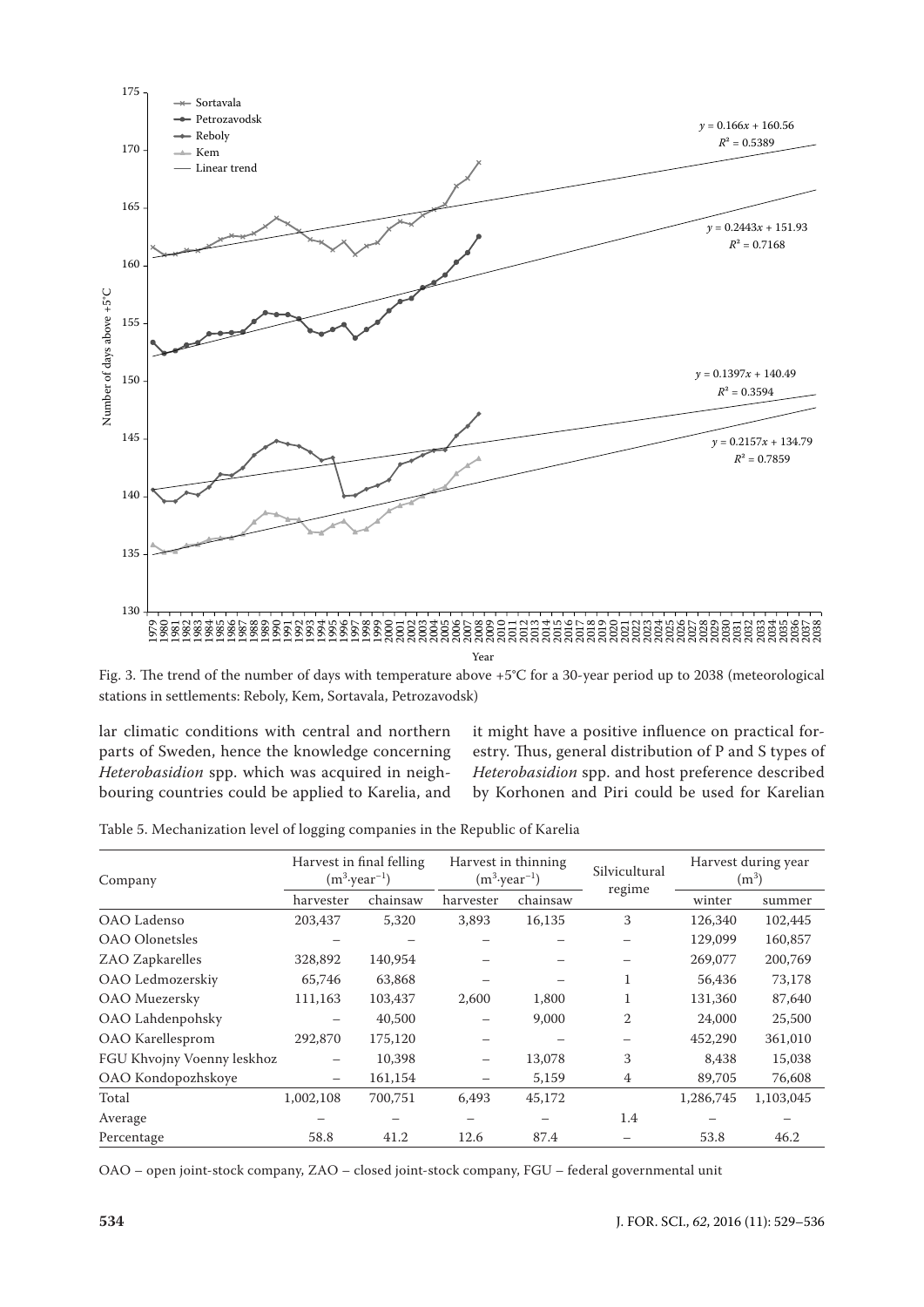model in order to describe possible distribution of S and P types based on Finnish data (KORHONEN, PIRI 1994). Vasilauskas and Stenlid reported that the S group is better adapted to growth in Norway spruce wood than the P group (VASILIAUSKAS, STENLID 1998a). Consequently, adequate measures and correctly chosen tree species and management approaches depending on a certain forest site may substantially decrease possible wood losses caused by *Heterobasidion* spp. according to experience from Sweden and Lithuania (VOLLBRECHT et al. 1995; BRANDTBERG et al. 1996; DANIEL et al. 1998; Vasiliauskas, Stenlid 1998b; Wang et al. 2014). Nevertheless, another vision in forest management approaches and in intensification of forest operations should be considered.

### **CONCLUSIONS**

Insufficient sanitary conditions of spruce forests and existence of many pathogens were obtained from visual observations of the stumps. Thus, 36% of totally examined stumps on cutting sites were rotten, while the proportion of rotten stumps varied from 13 to 55%, huge fluctuation is distinguished by variation of the following factors: tree species composition, stand, number of stems per hectare, number of observed stumps per each site etc. However, evidences for comparison were found neither in Karelian nor in Russian official statistics. The laboratory sampling results showed 6% of infected samples by *Heterobasidion* spp., although its incidence varies up to 30%, moreover 45% of harvesting sites were infected by *Heterobasidion* spp. Obtained laboratory results are close to survey results, which makes them comprehensive. Survey results indicated 3–5% of the possible wood losses due to *Heterobasidion* spp. infection from total harvested spruce volumes; additionally respondents demonstrated high interest in the issues raised in the questionnaire, particularly in those concerning the problem of the butt and root rot occurrence.

It is noteworthy that global temperature has been rising and consequently climate change is one of the most obvious challenges we are currently facing. The spores of *Heterobasidion* spp. penetrate into the Norway spruce fresh stumps (RISHBETH 1951) mainly, while the temperature is above 0°C (BRANDTBERG et al. 1996). Thus, long-term changes in mean annual temperature as well as the mean number of days with positive temperature will make climatic conditions favourable for *Hetero-* *basidion* spp. in terms of the increased duration of dispersal period and its distribution in the northern direction. That fact has to be assumed, it may have a negative influence on the future health conditions and general impairment of forest stands in the Republic of Karelia. Temperature changes have an influence on the present forestry and awareness of the fact that has a huge impact on forests generally in the future.

#### **References**

- Alekseev I.A. (1969): Silvicultural Methods Against *Fomes annosus*. Moscow, Lesnaya promyshlennost': 388.
- Bondarceva M.A., Krutov V.I., Lozitskaya V.M. (2000): Fungi Communities of Forest Ecosystems. Moscow, Petrozavodsk, Karelian Research Centre of the Russian Academy of Sciences: 321.
- Brandtberg P.O., Johansson M., Seeger P. (1996): Effects of season and urea treatment on infection of stumps of *Picea abies* by *Heterobasidion annosum* in stands on former arable land. Scandinavian Journal of Forest Research, 11: 261–268.
- Daniel G., Asiegbu F., Johansson M. (1998): The saprotrophic wood-degrading abilities of *Heterobasidium annosum* intersterility groups P and S. Mycological Research, 102: 991–997.
- Enerstvedt L.I.V.K. (1979): Decay in mature *Picea abies* (L.) Karst. stands. A study on clear-cuttings in Øvre Eiker, Norway. Reports of the Norwegian Forest Research Institute, 35: 237–264. (in Norwegian)
- Filatov N.I. (2004): Climate of Republic Karelia. Petrozavodsk, Karelian Research Centre of the Russian Academy of Sciences: 224.
- Greig B.J.W., Pratt J.E. (1976): Some observations on the longetivity of *Fomes annosus* in conifer stumps. European Journal of Forest Pathology, 6: 250–253.
- Khlustov V.K., Gavrilova O.I., Morozova I.V. (2007): Silviculture Management in Karelia. Moscow, Russian State Agrarian University – Moscow Timiryazev Agricultural Academy: 223. (in Russian)
- Korhonen K., Piri T. (1994): The main hosts and distribution of the S and P groups of *Heterobasidion anossum* in Finland. In: Johansson M., Stenlid J. (eds): Proceedings of the 8th IUFRO Conference of Root and Butt Rots, Wik, Haikko, Aug 9–16, 1993: 260–267.
- Krutov V.I. (2004): Fungi Communities of Forest Ecosystems. Petrozavodsk, Karelian Research Centre of the Russian Academy of Sciences: 311.
- Razuvaev V.N., Apasova E.B., Martuganov R.A. (1995): Six and Three-hourly Meteorological Observations from 223 U.S.S.R Stations. Oak Ridge, Oak Ridge National Laboratory: 133.